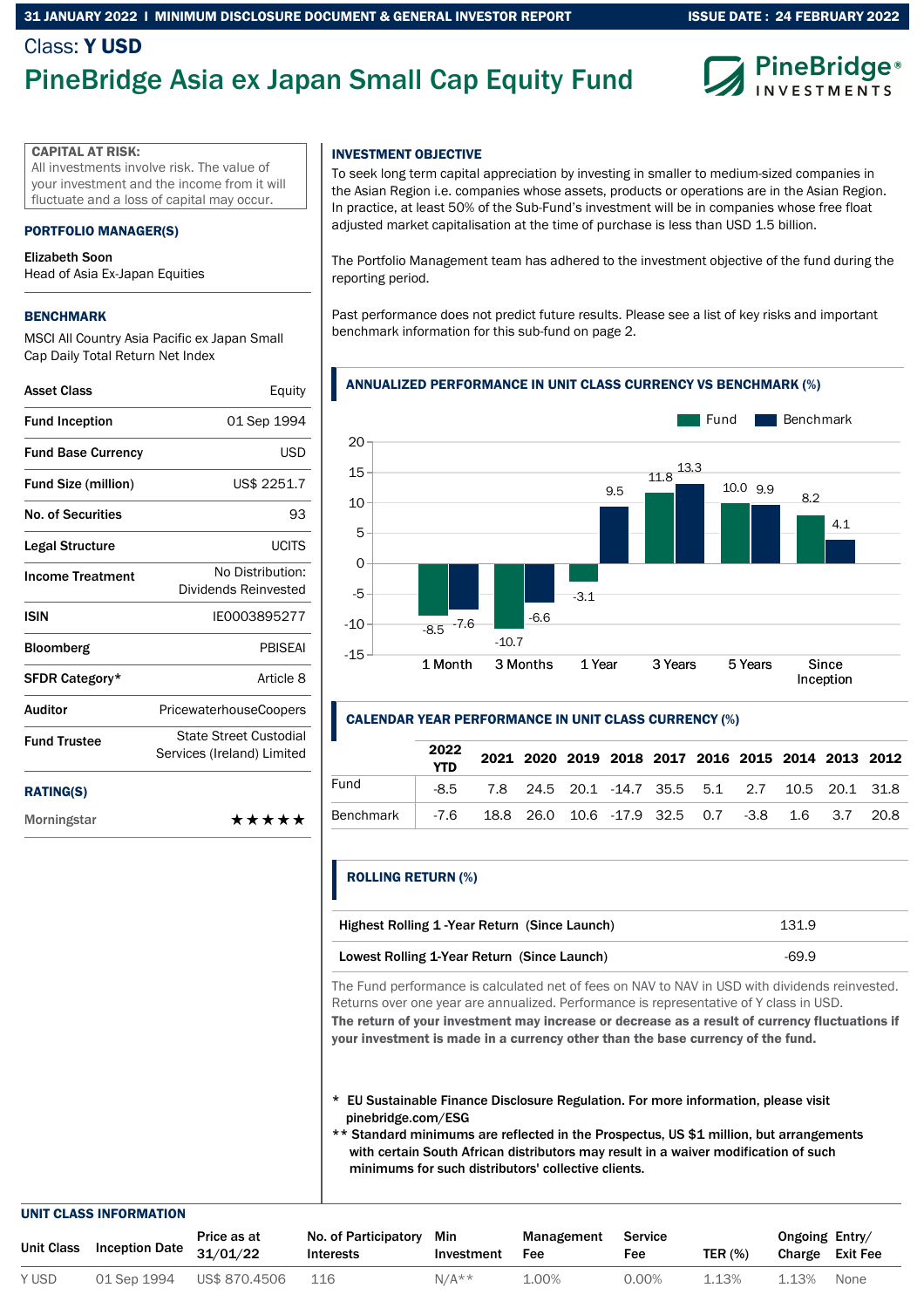## PineBridge Asia ex Japan Small Cap Equity Fund

### SECTOR BREAKDOWN (%)

|                               | <b>FUND</b> | <b>BENCHMARK</b> |
|-------------------------------|-------------|------------------|
| Industrials                   | 28.7        | 14.1             |
| Information Technology        | 22.9        | 18.1             |
| <b>Consumer Discretionary</b> | 14.9        | 11.7             |
| <b>Materials</b>              | 12.9        | 14.6             |
| <b>Health Care</b>            | 5.9         | 7.4              |
| <b>Financials</b>             | 4.3         | 9.5              |
| <b>Consumer Staples</b>       | 3.3         | 4.6              |
| Real Estate                   | 2.9         | 10.1             |
| Other                         | 2.9         | 9.8              |
| Cash                          | 1.3         | 0.0              |

### PORTFOLIO CHARACTERISTICS

| Wtd Avg Mkt Cap US\$ million | 8,024.3 |
|------------------------------|---------|
|                              |         |
| P/E Ratio                    | 18.6    |
| P/B Ratio                    | 2.6     |
| <b>ROE</b> (%)               | 18.4    |
| Debt to Equity Ratio         | 0.39    |

### FUND ANALYSIS

|                        | <b>3 YEARS</b> |
|------------------------|----------------|
| Information Ratio      | $-0.2$         |
| Sharpe Ratio           | 0.7            |
| Alpha $(%)$            | 1.8            |
| Tracking Error (%)     | 9.0            |
| Standard Deviation (%) | 16.4           |
| Beta                   | 0.7            |
| R Squared (%)          | 84.7           |

|     | <b>ASSET A</b> |
|-----|----------------|
| 1.8 |                |
| 9.0 | Equity         |
|     |                |

# Equity

There have been no material or significant changes in the composition of the

### **KEY RISKS**

Potential Investors should consider the following key risks before investing in the Sub-Fund:

Equity Investing Risk: The value of shares and securities related to shares may fall due to issuer related issues, financial market dynamics and world events including economic and political changes. Concentration Risk: The Sub-Fund may invest in a limited number of securities compared to more diversified Sub-Funds or it may focus its investments and hold relatively large positions in, among other things, particular industries, countries, sectors, currencies or issuers. This may increase the volatility of the value of the Sub-Fund or for the Sub-Fund to bear losses and may also limit the liquidity of certain securities within the Sub-Fund. Derivative Risk: A Sub-Fund may use derivative instruments for both efficient portfolio management and for investment purposes. Derivative transactions may be subject to significant volatility which may result in a loss greater than the principal amount invested. Counterparty Risk: A Sub-Fund may have credit exposure (by virtue of position in swaps, repurchase agreements, FDI etc.) to its trading parties and may bear the risk of default of the counterparties. Operational Risk: A Sub-Fund may risk loss resulting from process failures, inadequate procedures or controls. Currency Risk - Base Currency: Securities may be denominated in currencies different from the Sub-Fund's Base Currency and there is a risk that changes in exchange rates and exchange control regulations may cause the value of the assets expressed in the Base Currency to rise or fall. Emerging markets are typically smaller, less transparent, and subject to evolving, less stable political and regulatory regimes and securities from these markets may be more expensive to transact in, bear higher risk or have lower liquidity. Counterparty Risk Depositary and Sub-Custodians: Custody services in many emerging markets remain undeveloped and there is a transaction and custody risk of dealing in emerging market investments. Risks Relating to China: Risks of investing in China arise from an uncertain taxation and political regime, restrictions on inward investment, dealing in closed currency and custody arrangements which are not to the same standard as those in developed markets and where the Sub-Fund invests in eligible China A-Shares via the Stock Connect, such investments are subject to risks including market, suspension and operational risks. Liquidity Risk: The risk that the Sub-Fund may invest some of their assets in illiquid securities and other illiquid financial instruments, in respect of which they may not always be possible to execute a buy or sell order at the desired price or to liquidate the open position.

The risk factors described above should not be considered an exhaustive list of risks, which potential investors should consider before investing in the Sub-Fund. For more details on the fund's potential risks please read the Prospectus and Key Investor Information Document at pinebridge.com/funds

### GEOGRAPHICAL BREAKDOWN (%)

|             | <b>FUND</b> | <b>BENCHMARK</b> |
|-------------|-------------|------------------|
| China       | 19.4        | 7.3              |
| Taiwan      | 19.4        | 19.0             |
| Hong Kong   | 16.5        | 4.6              |
| India       | 13.9        | 19.4             |
| South Korea | 10.0        | 12.7             |
| Australia   | 6.2         | 21.8             |
| Thailand    | 3.3         | 3.3              |
| Singapore   | 3.0         | 4.6              |
| Other       | 6.9         | 7.3              |
| Cash        | 1.3         | 0.0              |

### TOP TEN HOLDINGS (%)

|                                            | FUND |
|--------------------------------------------|------|
| SITC International Holdings Co., Ltd.      | 4.2  |
| SINBON Electronics Co., Ltd.               | 3.8  |
| Techtronic Industries Co., Ltd.            | 3.5  |
| Divi's Laboratories Limited                | 3.0  |
| Voltronic Power Technology Corp.           | 2.9  |
| Alchip Technologies Ltd.                   | 2.9  |
| Shenzhou International Group Holdings Ltd. | 2.6  |
| Hoa Phat Group JSC                         | 2.4  |
| Airtac International Group                 | 2.4  |
| Nantong Jianghai Capacitor Co., Ltd.       | 2.3  |

### **ALLOCATION (%)**

|              | <b>FUND</b> |
|--------------|-------------|
| Equity       | 98.7        |
| Cash         | 1.3         |
| <b>TOTAL</b> | 100.0       |

fund in the reporting period.



 $-$ - - - - -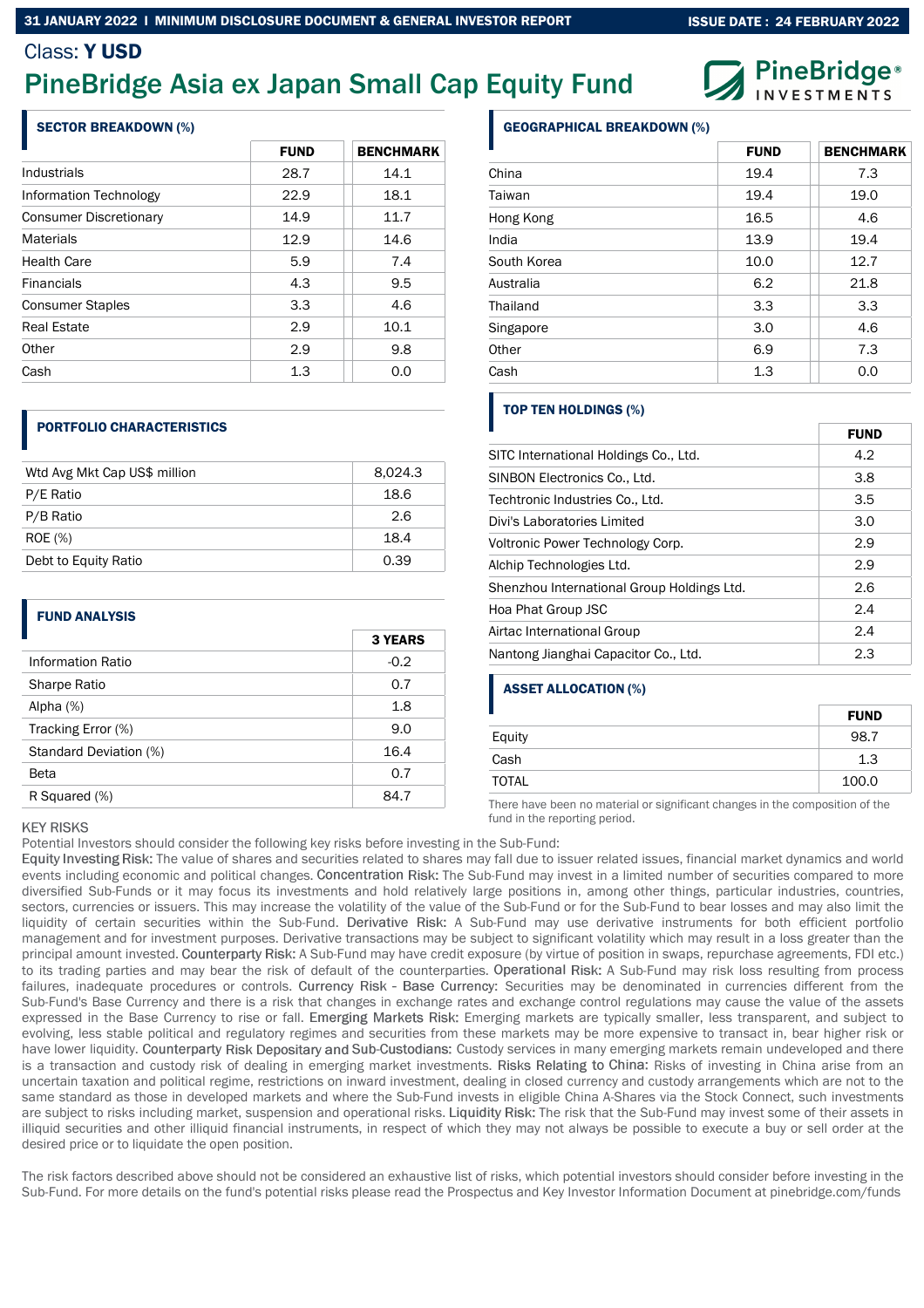## Class: Y USD PineBridge Asia ex Japan Small Cap Equity Fund



ISSUE DATE : 24 FEBRUARY 2022

## Senior Vice President,

Head of Client Services, EMEA

Alexander Klotzsch **PineBridge Investments Europe Limited PineBridge Investments Europe Limited Direct:**  $+44(0)$  20 7398 6096 Cell: Email: alexander.klotzsch@pinebridge.com + 44 (0) 75 1508 2537

6th Floor Exchequer Court, 33 St Mary Axe, London EC3A 8AA

### RISK AND REWARD PROFILE



This indicator is based on historical data and may not be a reliable indication of the future risk profile of the Sub-Fund. The risk and reward category shown is not guaranteed to remain unchanged and may shift over time. The lowest category does not mean investment is 'risk free'. This indicator is not a measure of the risk that you may lose the amount you have invested.

PineBridge Asia ex Japan Small Cap Equity Fund is SA Offshore Far East Equity General, other categories for MDD are as follows PineBridge Europe Research Enhanced Equity Fund is SA Offshore European Equity General, PineBridge Global Focus Equity Fund is SA Offshore Global Equity General, PineBridge US LC Research Enhanced Fund is SA Offshore US Equity General, PineBridge Global Dynamic Asset Allocation Fund is SA Offshore Global Multi-Asset General.

### WHY IS THIS SUB-FUND IN THIS CATEGORY?

The Sub-Fund is in category 5 because variations in the price of its units are typically medium. The Sub-Fund invests in assets that typically carry medium risk and offer medium rewards compared with other categories of assets.

### **CHARGES**

The charges you pay are used to pay the cost of running the Sub-Fund, including the costs of distributing it. These charges reduce the potential growth of your investment.

One-off charges taken before or after you invest: Entry charge None Exit charge None

Charges taken from the unit class over a year: Ongoing charge 1.22%

Charges taken from the unit class under certain specific conditions: The Manager may at its discretion waive sales, switching and redemption charges or differentiate between investors as to the amount of such charge within the permitted limits.

A sales charge not exceeding 5% of the Net Asset Value per Unit may be charged for specific share classes in a Sub-Fund by the Manager or its delegate. A redemption charge and switching charge not exceeding 3% of the Net Asset Value per Unit may be charged for specific share classes in a Sub-Fund by the Manager or its delegate.

Ongoing Charge / Ongoing Charge Fee (OCF): Percentage of Fund assets (calculated on a 12-month basis to the date shown on the factsheet) used to pay for the management fee and all other operating expenses, including service fees (if any), incurred by the Fund. All Fund expenses are accrued in the Net Asset Value (NAV) of the Fund on a daily basis. The ongoing charges figure excludes portfolio transaction costs. The Fund's annual report for each financial year will include details on the exact charges BN 6.1 (e) made. Performance calculated for the portfolio, as well as the individual investor performance may differ as a result of initial fees, the actual investment date, the date of reinvestment and dividend withholding tax.

TER (Total Expense Ratio): Percentage of Fund assets (calculated as year-to-date annualized) used to pay for the management fee and all other operating expenses, including service fees (if any), incurred by the Fund. All Fund expenses are accrued in the NAVs of the Fund on a daily basis.

### DEALING TERMS

Dealing deadline: Daily (Mon-Fri) 12pm Dublin Time Dealing Day (D) = NAV date. T = Dealing Date Settlement = T+5 Subs are T+3 and reds are T+5 settlement. Dealing Enquiries: PineBridge Investments Ireland Limited C/O State Street Fund Services (Ireland) Ltd. Registration Services – Transfer Agency Dept. 78 Sir John Rogerson's Quay, Dublin 2, Ireland Email: PineBridgeQueriesTA@statestreet.com

### **DEFINITIONS**

Information Ratio (IR) measures the funds returns above the benchmark returns relative to the risk (volatility) of the returns. It is a measure that identifies the consistency of the manager to outperform the benchmark.

The Sharpe Ratio is the most common measure for calculating riskadjusted return for a fund. The Sharpe ratio is the average return earned in excess of the risk-free rate per unit of risk (volatility). Alpha measures the fund outperformance relative to the return of the benchmark.

Tracking Error is a measure of how closely a funds returns follows the benchmark returns.

Standard Deviation is a basic measure of the fund risk (volatility). Beta measures the risk (volatility) of a fund compared to the market as a whole.

R-Squared is a measure that represents the percentage of a fund returns that can be explained by movements in the benchmark. A high R-squared (>85) indicates the fund's performance has been in line with the index. A low R-squared (<75) indicates the fund's performance has not been in line with the index.

No. of Securities is a measure of the number of instruments the fund invests in.

Weighted Average Market Capitalisation is a measure of the average market capitalisation of the company stock held in the portfolio. P/E Ratio is a ratio of a company's current share price compare (EPS). A high PE will be considered a growth stock while a low PE will be considered a value stock. The P/E is sometimes referred to as the "multiple", because it shows how much investors are willing to pay per

unit of earnings. P/Book is a ratio used to compare a stock's market value to its book value. It is calculated by dividing the current closing price of the stock by the latest quarter's book value per share.

Return on Equity (ROE %) measures a company's profitability by revealing how much profit a company generates with the money shareholders have invested. It is calculated as the amount of net income as a percentage of shareholders equity.

Debt to Equity measures the proportion of debt and equity the company is using to finance assets. It is a measure of a company's financial leverage and is calculated by dividing its total liabilities by shareholders equity.

Highest & Lowest Return is the highest and lowest return for any one year over the period since inception have been shown.

Net Asset Value (NAV) is the value of an entity/fund's assets minus the value of its liabilities.

Annualised performance: Annualised performance shows longer term performance rescaled to a 1 year period. Annualised performance is the average return per year over the period. Actual annual figures are available from the manager on request.